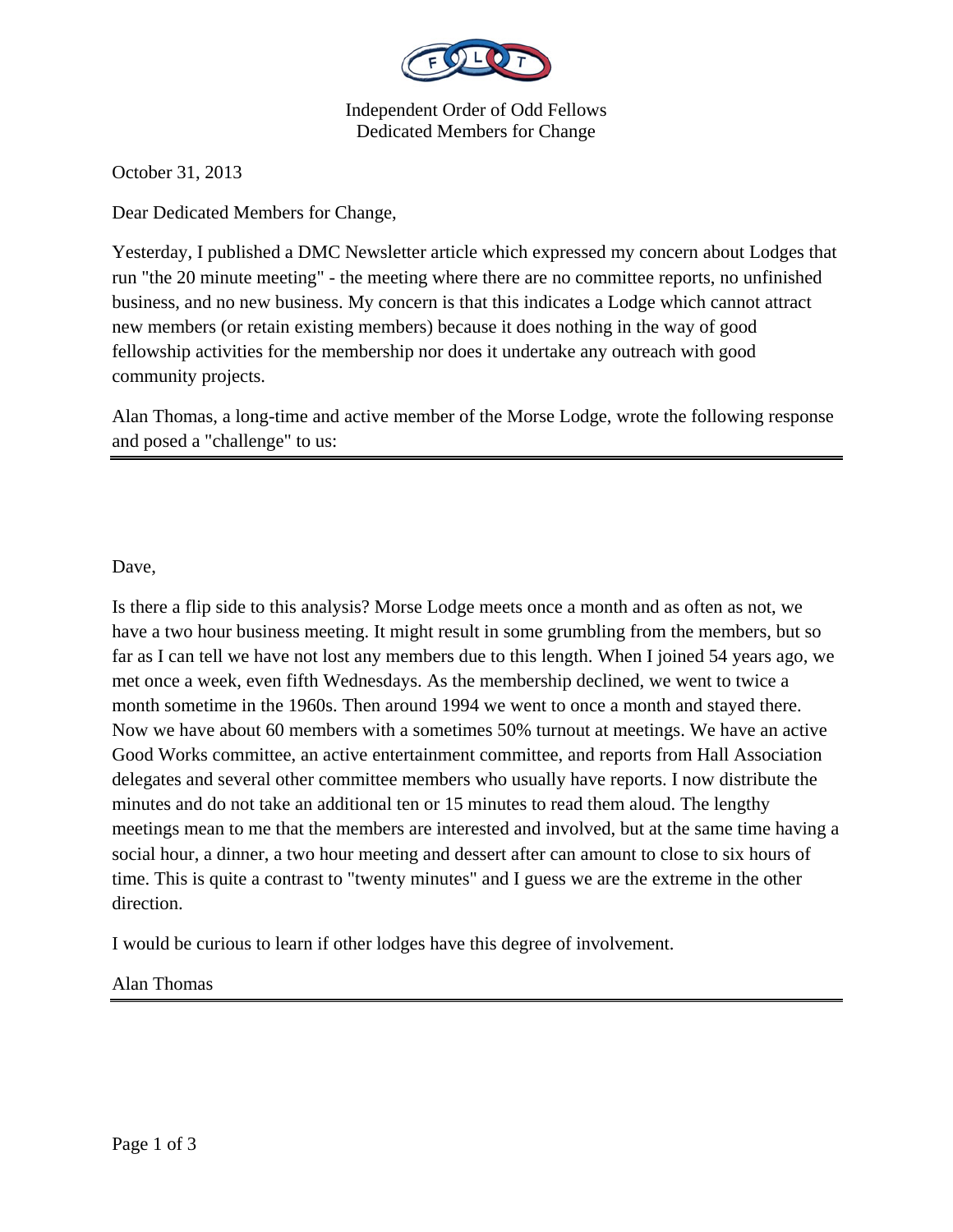

## Independent Order of Odd Fellows Dedicated Members for Change

Well, Alan, I am curious as well. And so, I invite readers of this DMC Newsletter to respond and share your thoughts about the length of your meetings, but more importantly, the kinds of things you discuss and plan! I will publish and share the information in future DMC Newsletters.

To get the ball rolling, I will mention my own Davis Lodge. We meet twice each month and our meetings typically last at least one hour, but often 90 minutes or more, and they are chock full of reports of activities. One of our meetings is a Saturday breakfast meeting, and the other meeting is a Wednesday evening meeting. Just to give you a flavor of it, I did a quick count, and have determined that my Lodge currently has 23 active committees (a nice odd number), as follows:

Bingo Bylaws Breakfast with the Bunny Breakfast with Santa Community Support DogtoberFest Finance Fork to Farm Good Fellowship Halloween Party Installation Legacy Tree Odd Hiking **OddtoberFest** Odd Poetry Music and Concerts Senior Project Social Services Taste of Davis Visiting Wine Club Wine Trips Zymurgy

Many of these committees focus on one yearly event or project (e.g. Breakfast with Santa, Taste of Davis, OddtoberFest, Installation, etc.), many of these committees function year-round with regular events (e.g. Bingo, Community Support, Good fellowship, Music and Concerts, etc.) and some of the committees just function when needed (e.g. Bylaws, Visiting, Senior Projectetc.). In addition to the committees, my Lodge members often organize themselves to help out the community in various big and small ways - for example, we often help out with the Salvation

Page 2 of 3